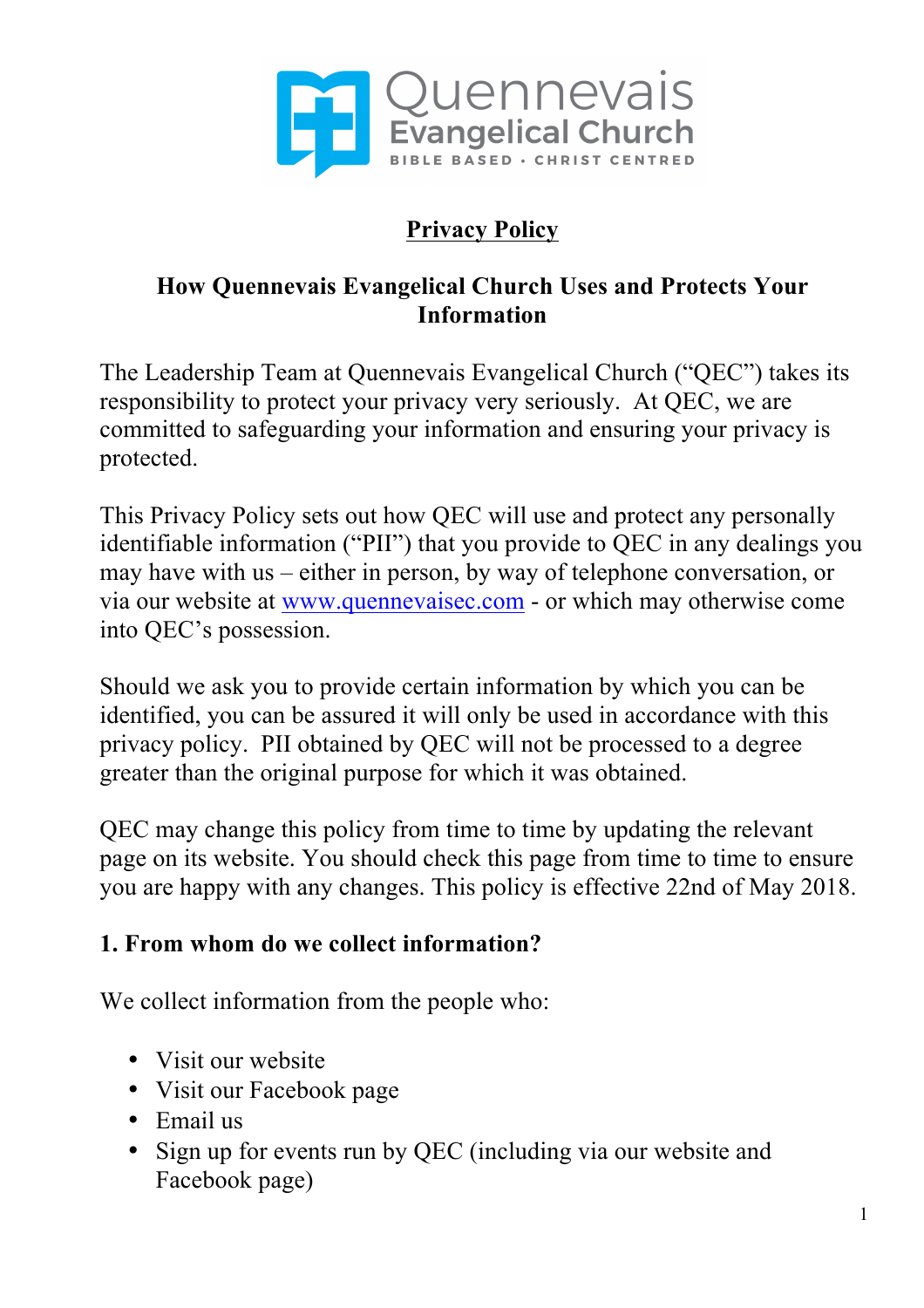

- Register their children for our children's work
- Give either financially or in other ways to the work of QEC
- Volunteer in any of the ministries of OEC
- Become a member of QEC

## **2. What types of information do we collect, hold and share?**

- Personal Information
	- o e.g. name, home telephone number, mobile telephone number, social media handles, address, email, job, personal photo, group photo which would include your or your child's image
- Characteristics
	- o E.g. gender, date of birth and/or age, food allergies, medical information as appropriate/necessary for children's work/family ministry events/pastoral oversight
- Preferences
	- o Your general preferences and interests
- Giftings/Volunteering
	- o Your spiritual and other gifts and your involvement in ministries of the church and volunteering in respect of church ministry rotas, events and ministries
- Giving Details
	- o Bank account details, Gift Aid/charitable donation information (including your Tax Reference Number or other tax identification information) and instructions regarding your giving to QEC
- Other Information
	- o IP Address, other information relevant to your online interests/preferences, login information, time zone, browser type/version with plugin types/versions, device information (operating system and platform)
	- o Information about your visit to our website including your URL, date/time, pages visited/searched, site statistics,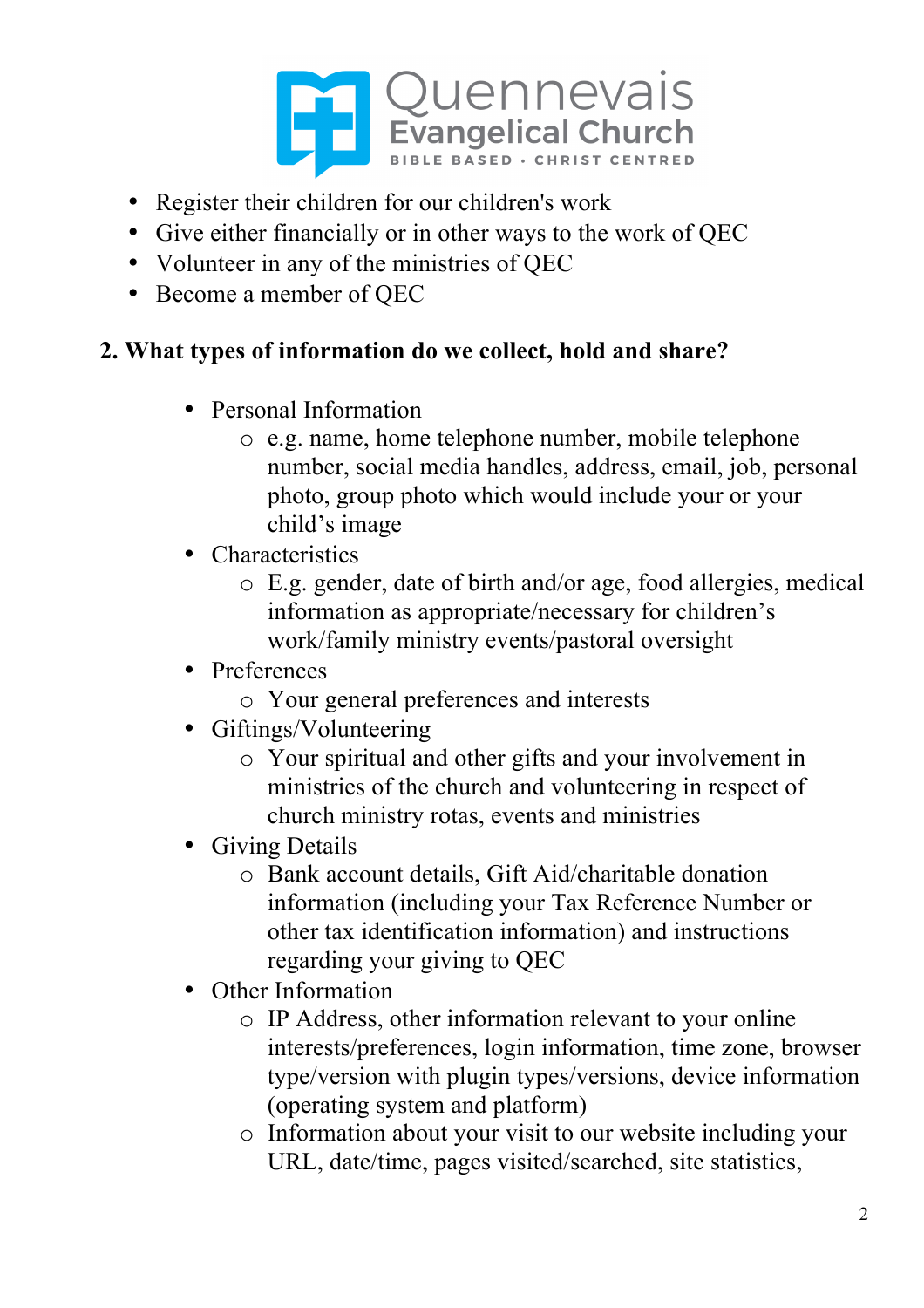

interaction (scrolling, clicks, mouse-overs), exit methods, route to/away from our site or from search engine links to our site including search engine address and search term used

- Background checks
	- o Information relating to DBS checks performed on you in relation to ministry at QEC (e.g. children's workers' DBS checks)

## **3. Why do we collect, store and process this information?**

We may collect, store and process some or all of the above information for the following purposes:

- To be able to contact you
- To meet your requests for information from us
- To optimally tailor our engagement with you by providing information to you in respect of our services, events, meetings, and any other relevant information to you which QEC believes may be of interest to you and your family
- To keep members and regular attenders updated on matters pertaining to the life of the church
- To include contact information, date of birth and a photo in our church member directory.
- To improve our services and ministries as a church
- To manage our website ensuring it is safe and secure by continually seeking to improve it
- To effectively minister QEC members and to attenders of all ages, from the youngest child benefiting from our crèche, to the oldest attender of one of our services or meetings
- To efficiently and effectively respond in an emergency
- To inform and enhance our safeguarding activities in relation to children, young people and vulnerable adults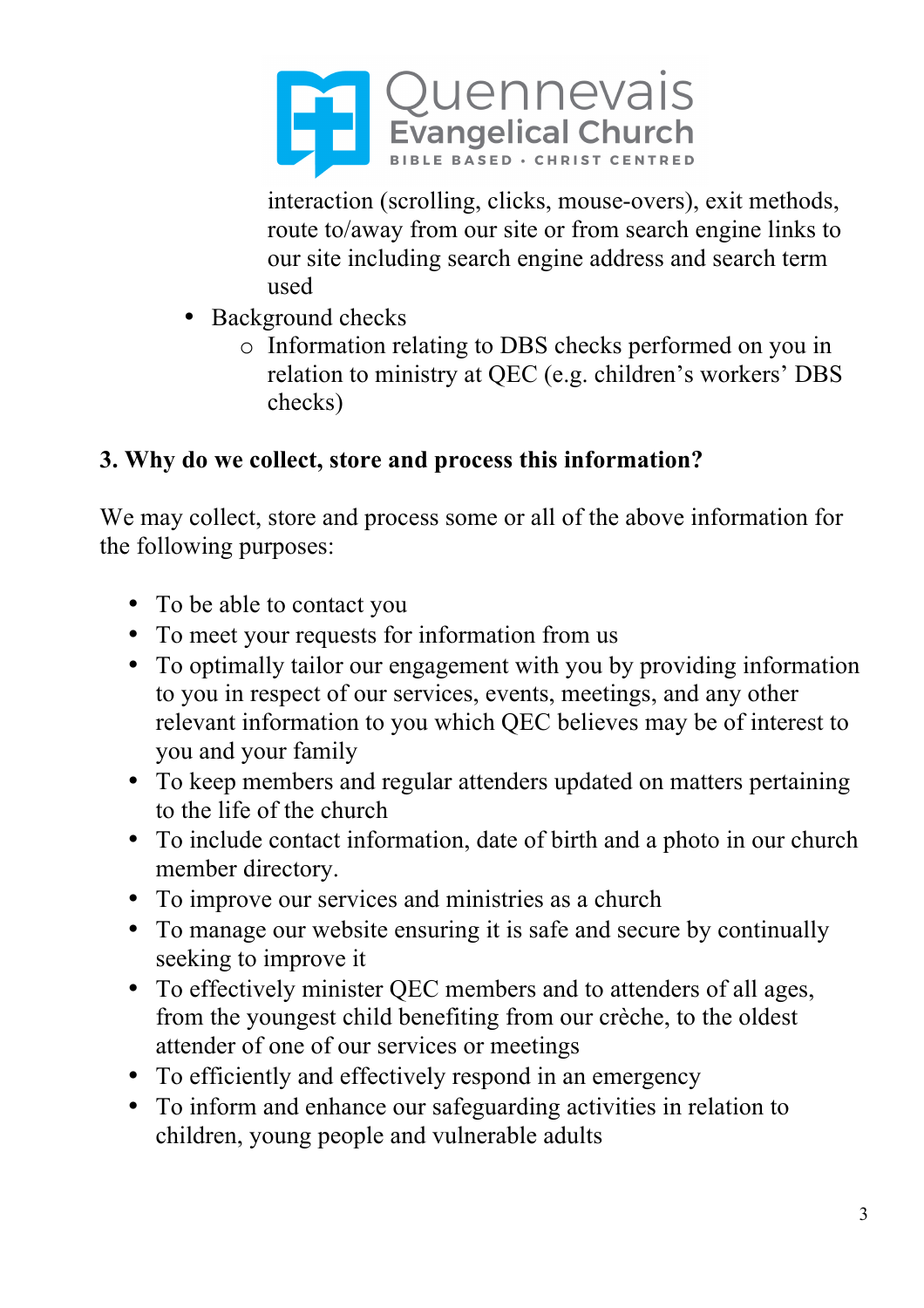

- To administer donations and, where instructed, to reclaim tax in respect of charitable donations
- To meet our contractual, legal, regulatory and ministry obligations, including pastoral oversight of QEC members and regular attenders, and church discipline of QEC members
- To ensure the terms of our church constitution and trust deed are complied with

Some PII may be collected about you from the forms and surveys you complete, from records of correspondence, meetings and phone calls, and details of your visits to our website, including but not limited to PII like Internet protocol IP addresses. QEC may, from time to time, use such information to identify its visitors, and may also collect statistics about the behaviour of visitors to its website.

QEC's website uses cookies, which is a string of information that a website stores on a visitor's computer, and that the visitor's browser provides to the website each time the visitor returns. Google analytics uses cookies to help QEC identify and track visitors and their website access preferences. QEC website visitors who do not wish to have cookies placed on their computers by the QEC website should set their browsers to refuse cookies before using the QEC website.

QEC will only collect the information needed from its website so it can provide you with information about church events, services, and other relevant information that QEC believes you would like to receive. QEC will not sell or otherwise broker your data without your consent.

Please be aware that our site may link to other websites that may be accessed by you through our website. We are not responsible for the data policies, content or security of these linked websites. We do not have any control over the use to which third parties may put your data where you choose to purchase products or services or otherwise to contact them via our website.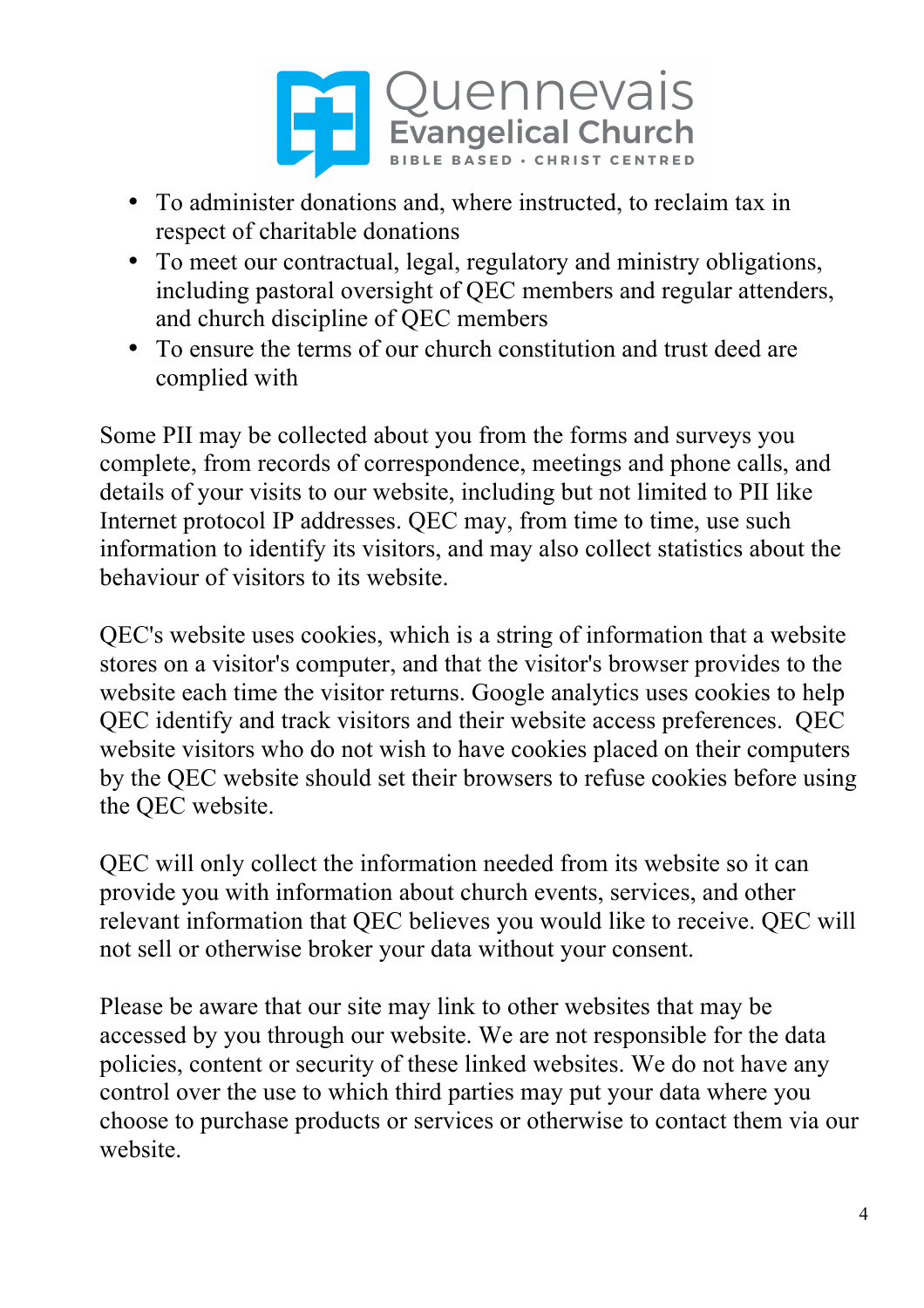

## **4. With Whom do we Share or to Whom do we Disclose Your PII?**

Your PII will be treated as strictly confidential and will only be shared with other members or regular attenders of QEC in order to carry out a service or ministry of the church or for purposes connected with the church.

QEC may on occasions pass your PII to third parties exclusively to process work on its behalf. QEC requires these parties to agree to process this information based on our instructions and requirements consistent with this Privacy Notice.

QEC does not broker or pass on information gained from engagement with you without your consent. However, QEC may disclose your PII to meet legal obligations, regulations or valid governmental request.

# **5. How do we Store your PII – Our Retention Policy**

QEC will process PII for the duration of any contract or whilst you are a QEC member or regular attender and will continue to store your PII for five years after the contract has expired or you have ceased to be a member of QEC or regular attender at QEC. This is necessary to ensure compliance with legal obligations. After five years any PII not needed will be securely deleted.

All your PII is stored securely on local Jersey servers or where it is in nondigital form, in secure locked cabinets with restricted access only to those church officers or members who require access.

We will not transfer your PII outside of the EU/EEA.

## **6. Your Consent**

By providing us with PII, and by using our website, you are agreeing to the terms of this privacy policy. You are furthermore consenting to QEC processing your PII in accordance with, and for the purposes outlined in this privacy policy.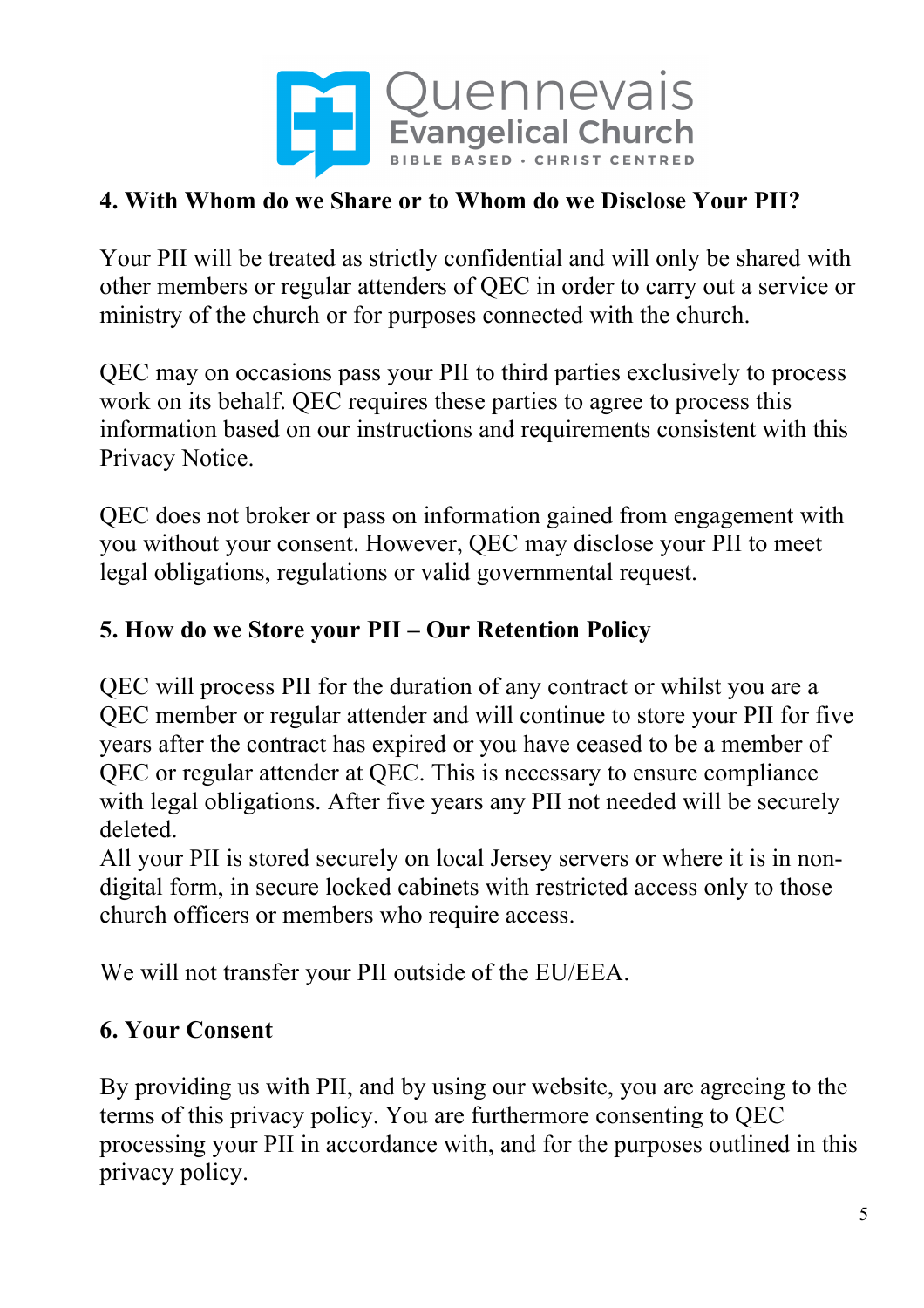

You may withdraw consent at any time by emailing neil@quennevaisec.com, clearly stating that you wish to revoke your consent to your PII being held by QEC in accordance with the terms of this policy.

### **7. What are Your Rights?**

You are the owner of your PII. Under GDPR legislation, you have the following specific and clear rights:

#### *Right to Erasure*

*Every individual has the right, under certain circumstances, the right to be forgotten upon request. The data controller (QEC) must remove your PII from its systems and request the same of any third-party systems of that controller.*

*Right to Access Every individual has the right to access the PII held about them upon request.*

#### *Right to Portability*

Every individual has the right to request their PII and use it for other parties they wish to engage with.

#### *Right to be Informed*

*Every individual has the right to be informed about how their PII is being used, which may be provided upon request of the individual, or before the controller changes any use of that data, giving the individual the right to consent or object.*

#### *Right to Objection*

Every individual has the right to object to the use of their PII for any purpose proposed by a controller *– for example for the purposes of direct marketing, which QEC would not undertake.*

*Right to Rectification Every individual has the right to have errors in their PII to be corrected.*

*Right to Restrict* Every individual has the right to restrict the uses of their PII for any specific type of processing.

#### *Rights on automated decisions & profiling*

*Every individual has the right to restrict or object to automated decision making processes or profiling based on their PII.*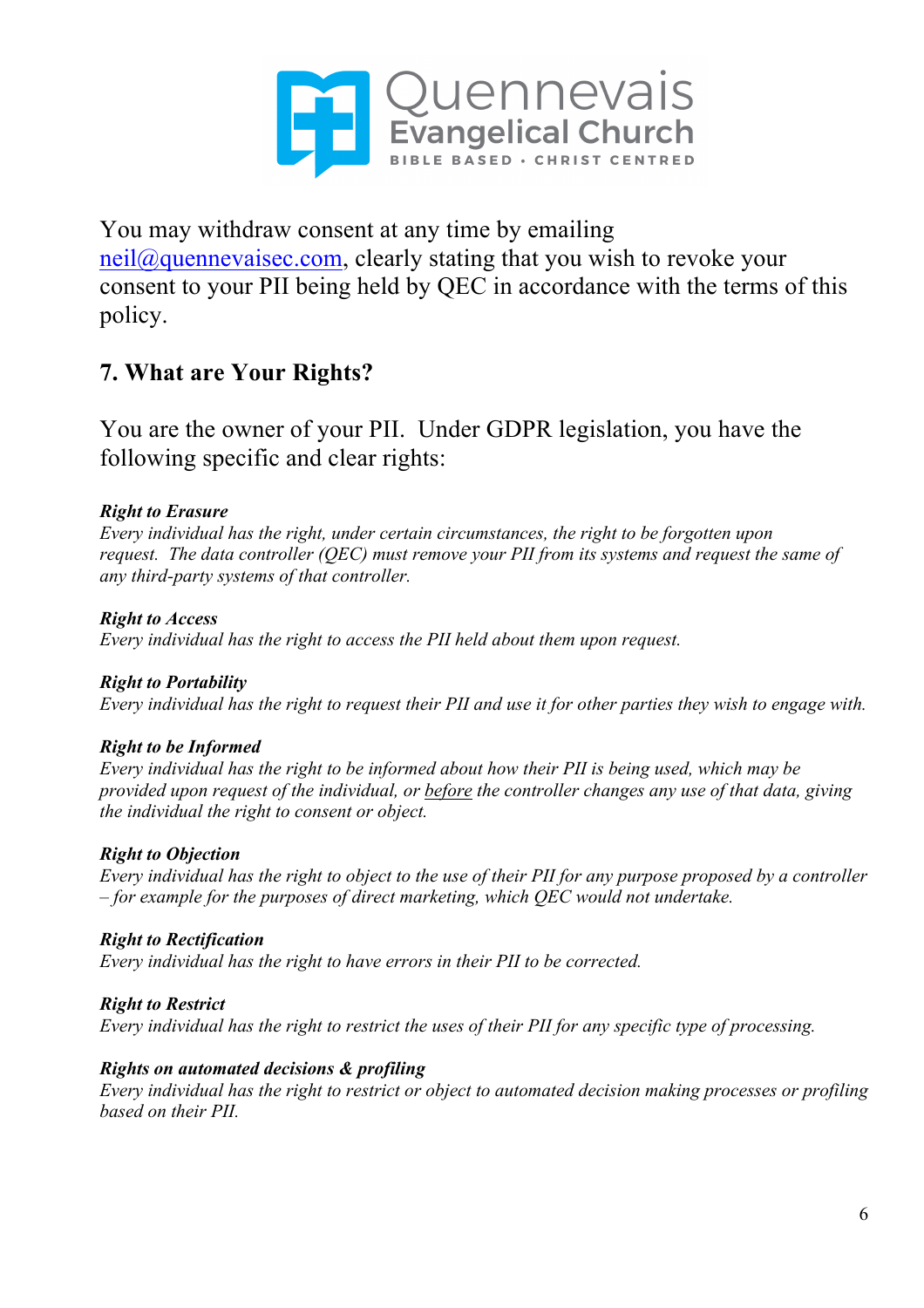

### **8. What are Your Rights relating to Subject Access Requests?**

In accordance with the GDPR you may:

- Request us to send you details about any PII that we may hold about you, or
- Request that we correct any errors, or
- Request us to delete any/all PII about you.

Furthermore, in accordance with the GDPR, any subject access request is provided free of charge within 30 days, unless a particular request is subject to other regulatory requirements as defined within the GDPR, in which case we will inform you as required by the specific regulations.

Please note identification will be required before processing a subject access request. QEC will accept the following forms of ID when information on your personal data is requested: a copy of your national ID card, driving license, passport, birth certificate and a utility bill not older than three months. A minimum of one piece of photographic ID listed above and a supporting document is required. If QEC is dissatisfied with the quality of the ID, further information may be sought before PII can be released.

For any questions relating to your PII or this privacy policy, or to submit a subject access request, please contact Neil Deacon at neil@quennevaisec.com.

#### **9. How can you complain?**

In the event that you wish to make a complaint about how your PII data is being treated by QEC, you have the right to complain to the Pastor of QEC. If you do not get a response within 30 days you can complain to the Data Protection Regulator. The details for each of these contacts are shown overleaf: